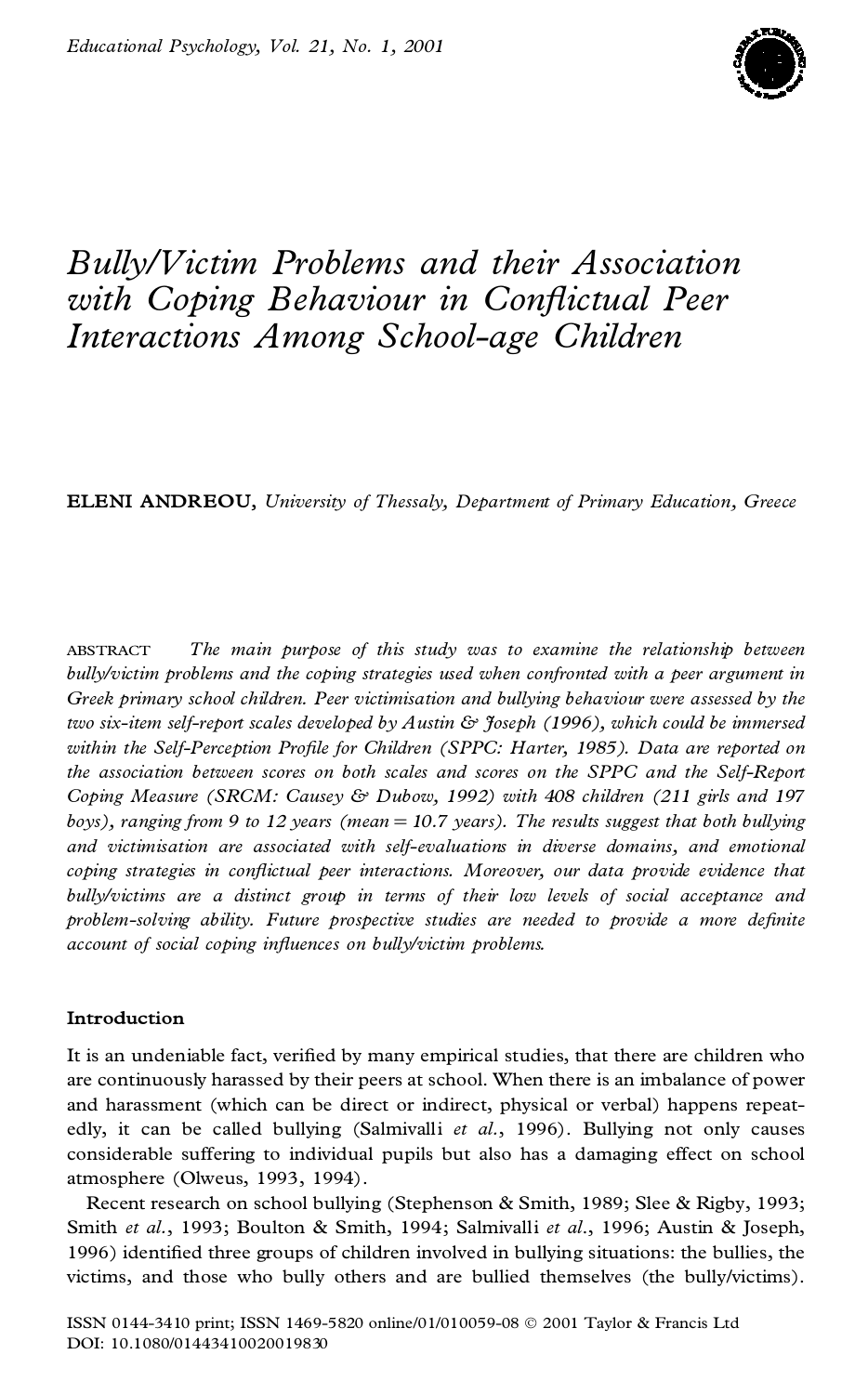Accordingly, each group appears to have its own psychological characteristics. Highly aggressive bullies, for example, have been found to possess personality defects, having a positive attitude towards violence, while lacking a positive concept of themselves (Olweus, 1978), victims to experience rejection by their peers (Perry *et al.*, 1988; Salmivalli *et al.*, 1996; Hodges & Perry, 1999) and not to be particularly assertive (Schuster, 1996) and extroverted (Slee & Rigby, 1993), and bully/victims to have high neurotisism and high psychotism (Mynard & Joseph, 1997), and be distinguished by their low level of social acceptance and self-esteem, and their high degree of Machivellianism (Andreou, 2000).

Regarding coping behaviour in conflictual peer interactions, it has been found that victims are characterised by internalising coping, while both bullies and bully/victims show elevated levels of externalising coping and a lack of problem-solving (Bijttebier  $\&$ Vertommen, 1998). Taking into account, that bully/victim was assessed by direct questions in the above study and that many children are reluctant to admit to bullying others or being bullied when are directly asked (Tattum, 1988; Rigby & Slee, 1990; Smith, 1991), it is hypothesised that a different picture may emerge regarding the relationship between coping with peer argument and bully/victim problems in a study which will not draw attention to the issue of bullying and victimisation.

Austin & Joseph (1996) have recently developed two short individual difference scales with which to assess peer victimisation (the extent to which the child is bullied by other children) and bullying behaviour (the extent to which the child bullies other children). These scales were designed so they could be immersed within the Self- Perception Profile for Children (SPPC: Harter, 1985) thus reducing the saliency of the items. The main purpose of this study is to examine the relationship between bully/ victim problems in Greek primary school children as assessed by these instruments and their coping strategies used when confronted with a peer argument.

The ability to cope effectively with interpersonal conflict situations has been recognised as an important component of social skills (Main & Roark, 1975; Nye, 1973; Rubin & Krasnor, 1986). Problem-solving (approach), distancing (avoidance) and social support seeking are generally considered as the three basic coping modes (Amirkhan, 1990), whereas internalising and extenalising represent two groups of emotional reactions to stress (Causey & Dubow, 1992). Our hypothesis is that children with bully/victim problems show different coping behaviour in peer conflicts than children without bully/victim problems. Moreover, it might be that the children who are both bullies and victims are distinguishable from either victims or bullies in how they cope when confronted with such conflicts. Since, it has been found that bully/victims are a distinct group from either bullies or victims in terms of social acceptance as measured by the SPPC (Mynard & Joseph 1999; Andreou, 2000) and that children's coping strategies are associated with social acceptance (Rubin & Krasnor, 1986; Bijttebier & Vertommen, 1998), our second hypothesis is that there is a link between bully/victim problems and the children's domain specific perceptions of self and that bully/victims are most readily distinguished not only in terms of emotional coping strategies, but also in terms of levels of social acceptance or other domain specific self-perceptions, as Austin & Joseph (1996) suggested.

# **Methods**

## *Sample*

The sample consisted of 408 children drawn from the fourth to sixth grade classrooms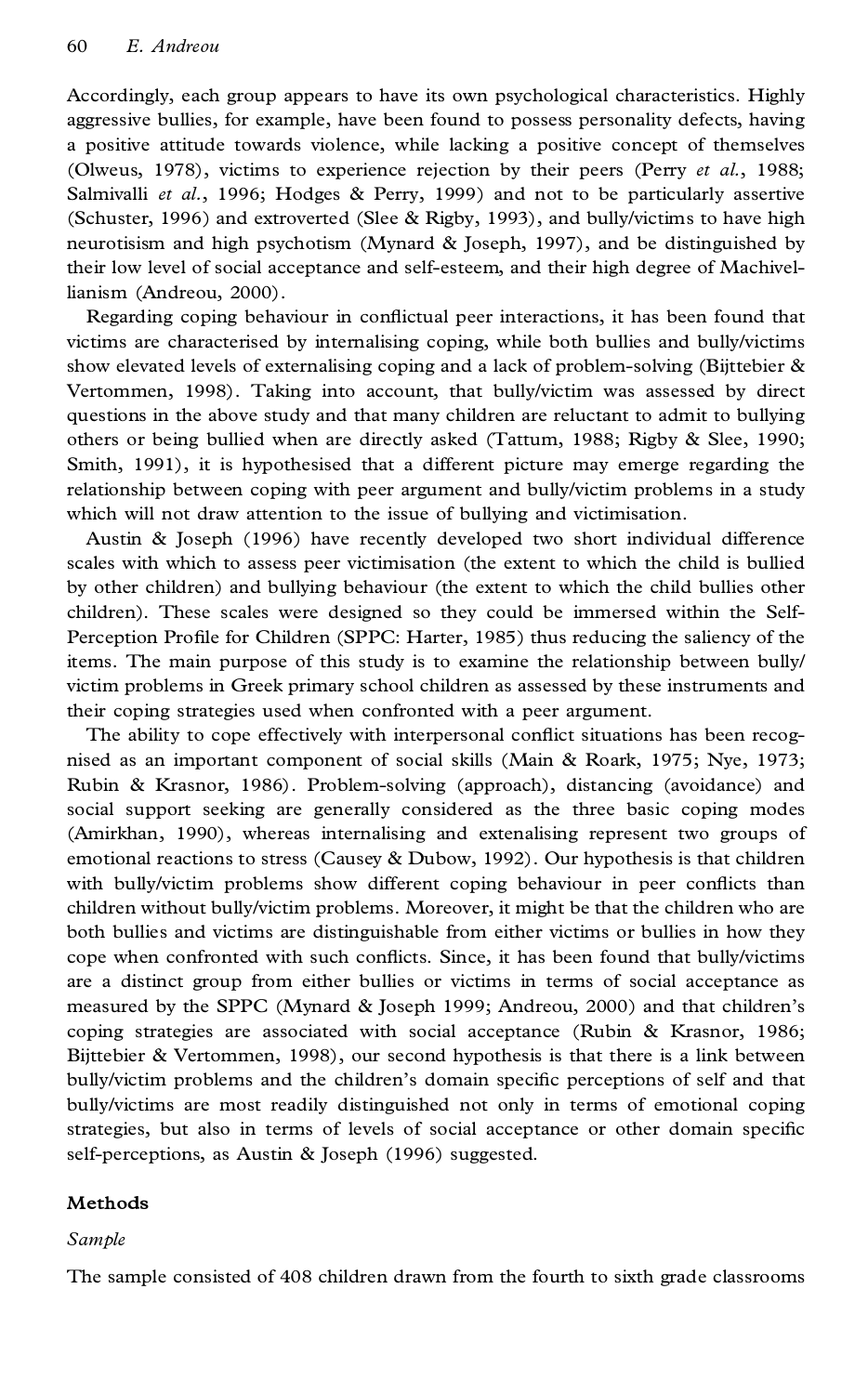of five primary schools in central Greece. It included 211 girls and 197 boys, ranging in age from 9 to 12 years (mean =  $10.7$ , SD =  $1.9$ ).

#### *Instruments*

Children's coping strategies were assessed using the Self-Report Coping Measure (SRCM: Causey & Dubow, 1992). The SRCM consists of five subscales:

- (1) social support seeking;
- (2) problem solving;
- (3) distancing;
- (4) internalising;
- (5) externalising.

Children are asked to imagine being confronted with a peer argument and then respond to each item on a 5-point Likert scale, ranging from `never' to `always'. The instrument was translated into Greek and retranslated into English by a native speaker of English. Differences between the original version and the retranslation were discussed in order to improve the quality of the Greek translation. Regarding the internal consistencies of the SRCM subscales, Cronbach's alphas ranged from 0.64 to 0.86.

In addition, all children completed the six-item `Bullying Behaviour Scale' and the six-item `Peer-Victimization Scale' (Austin & Joseph, 1996), which were immersed within the 'Self-Perception Profile for Children' (SPPC: Harter, 1985). The item pool of the Bullying Behaviour Scale was based on the Peer Victimisation Scale and involved changing the tense of the item from passive to active. As both the Bullying Behaviour Scale and the Peer Victimisation Scale employ the same forced choice format as the SPPC, both were scored according to the instructions provided by Harter (1985) for scoring the SPPC subscales (i.e. sum of six items). A full description of the Peer Victimization and Bullying Behaviour scales, and the procedure for their administration is available in Austin & Joseph  $(1996)$ . The SPPC consists of five domain specific scales and one global self-worth scale. The domain specific scales assess scholastic competence, social acceptance, athletic competence, physical appearance and behavioural conduct. As well as the data provided by Harter (1985), there is other evidence confirming the psychometric properties of the original SPPC (Granleese  $\&$  Joseph, 1993, 1994). The results of factor analysis conducted in a previous study (Andreou, 2000) support the above conceptualisation in the Greek version of the SPPC.

## *Procedure*

The Self-report Coping Measure and then the Self-perception Profile for Children were administered to each class separately during regular school days by a student in Education. Each child was given a copy of the questionnaires and the procedure for filling it in was explained. The items of the SRCM were read aloud to the children and any questions were answered as they arose. As the rationale for using the Peer Victimisation Scale and the Bullying Behaviour Scale is that they can be immersed within the SPPC so as to not draw attention to the issue of bullying and victimisation, the instructions provided by Harter (1985) were followed. This involved providing children with an explanation of how to complete the questionnaire and giving practice items to illustrate the forced choice format. No time limit was imposed. Once all the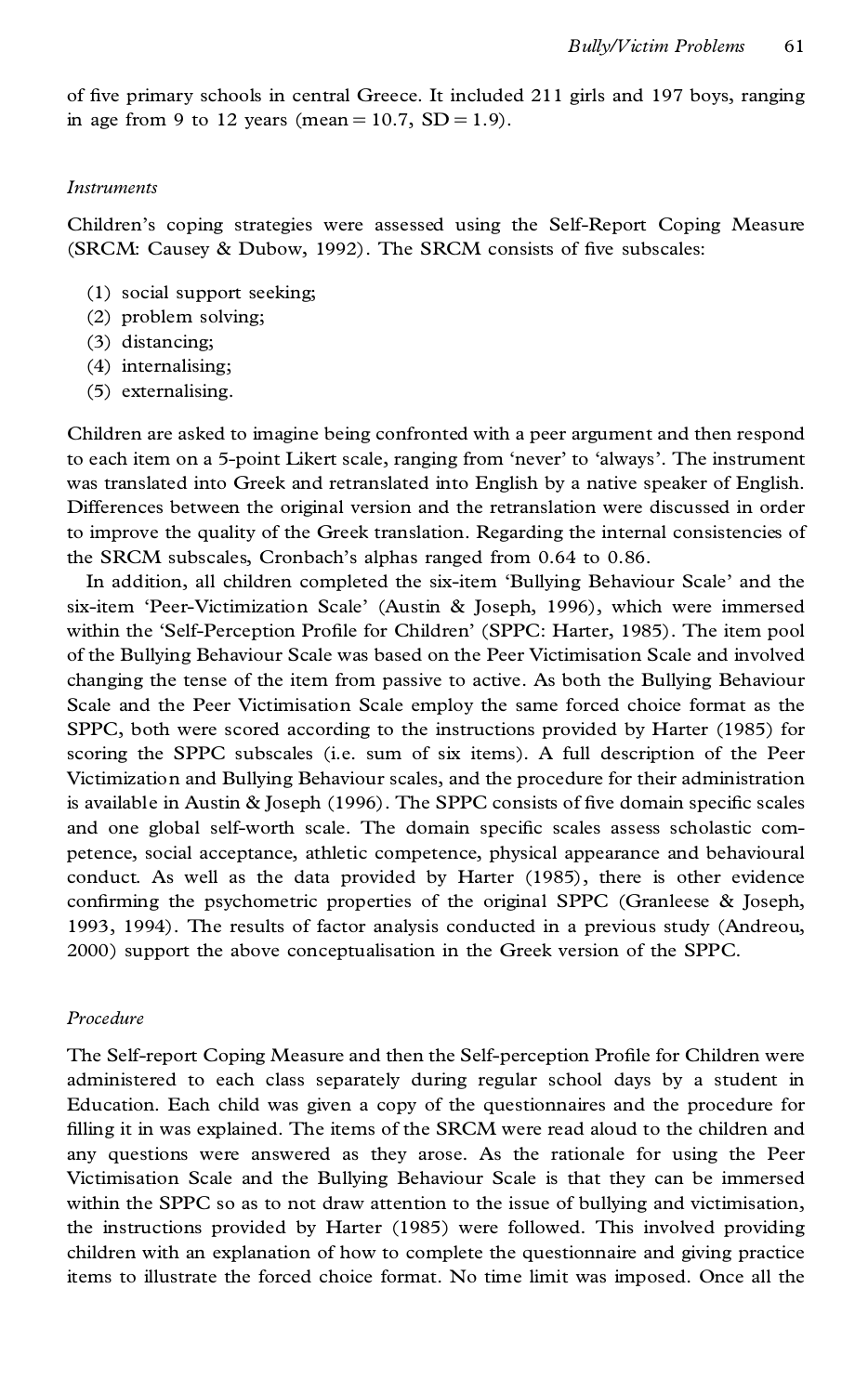|                       | Peer victimisation |               | Bullying behaviour |               |
|-----------------------|--------------------|---------------|--------------------|---------------|
|                       | <b>Boys</b>        | Girls         | <b>Boys</b>        | Girls         |
| <b>SPPC</b>           |                    |               |                    |               |
| Scholastic competence | $-0.268**$         | $-0.202**$    | $-0.152*$          | $-0.231**$    |
| Social acceptance     | $-0.261**$         | $-0.365**$    | $-0.347**$         | $-0.141*$     |
| Athletic competence   | $-0.155*$          | $-0.154*$     | $-0.031$ (NS)      | $-0.072$ (NS) |
| Physical appearance   | $-0.249**$         | $-0.582**$    | $-0.063$ (NS)      | $-0.012$ (NS) |
| Behavioural conduct   | $-0.381**$         | $-0.379**$    | $-0.529**$         | $-0.379**$    |
| Global self-worth     | $-0.575**$         | $-0.425**$    | $-0.330**$         | $-0.162*$     |
| <b>SRCM</b>           |                    |               |                    |               |
| Social Support        | $-0.232**$         | $0.008$ (NS)  | $0.031$ (NS)       | $0.096$ (NS)  |
| Seeking               |                    |               |                    |               |
| Problem-Solving       | $-0.021$ (NS)      | $-0.101$ (NS) | $-0.158*$          | $-0.063$ (NS) |
| Distancing            | $-0.092$ (NS)      | $0.014$ (NS)  | $-0.044$ (NS)      | $0.009$ (NS)  |
| Internalising         | $0.397**$          | $0.413**$     | $0.069$ (NS)       | $0.017$ (NS)  |
| Externalising         | $0.073$ (NS)       | $0.005$ (NS)  | $0.152*$           | $0.042$ (NS)  |

TABLE I. Correlations between peer victimisation/bullying behaniour and scores on the SPPC and SRCM

 $*P < 0.01$ ; \*\**P* < 0.001.

questionnaires had been completed they were collected and placed in an envelope, which was immediately sealed in front of the children.

### **Results**

No significant difference was found between boys and girls (means of 2.46 and 2.37 respectively,  $t = 0.79$ , NS) on the Peer Victimisation Scale, although boys scored higher than girls (means of 1.92 and 1.67, respectively,  $t = 2.95$ ,  $P < 0.01$ ) on the Bullying Behaviour Scale. For this reason, correlations between scores on these scales and the SPPC and SRCM subscales were conducted separately for boys and girls (see Table I).

For both boys and girls, higher scores on the Peer Victimisation Scale were associated with lower scores on all the SPPC subscales and higher scores on the Internalising Coping subscale on the SRCM. For both boys and girls, higher scores on the Bullying Behaviour Scale were associated with lower scores on all the SPPC subscales, except for athletic competence and physical appearance.

For boys, but not for girls, higher scores on the Bullying Behaviour Scale were associated with lower scores on the problem solving and higher scores on the extenalising coping subscales. A positive correlation was also observed between scores on the Peer Victimisation Scale and scores on the Social Support Seeking subscale of the SRCM, for boys but not for girls.

In order to investigate the self-perceptions and coping strategies of those grouped as both bullies and victims, children were classified, following the procedure used by Austin & Joseph (1996), into four groups:

- (1) high bully and low victim—bully only group  $(71/408-17.4\%)$ ;
- (2) low bully and high victim—victim only group  $(76/408-18.6\%)$ ;
- (3) high bully and high victim—bully/victim group  $(42/408-10.3\%)$ ;
- (4) low bully and low victim—not involved group  $219/408-53.7\%$ ).

This procedure chooses a cut-off score of 2.50 on both the Peer Victimisation Scale and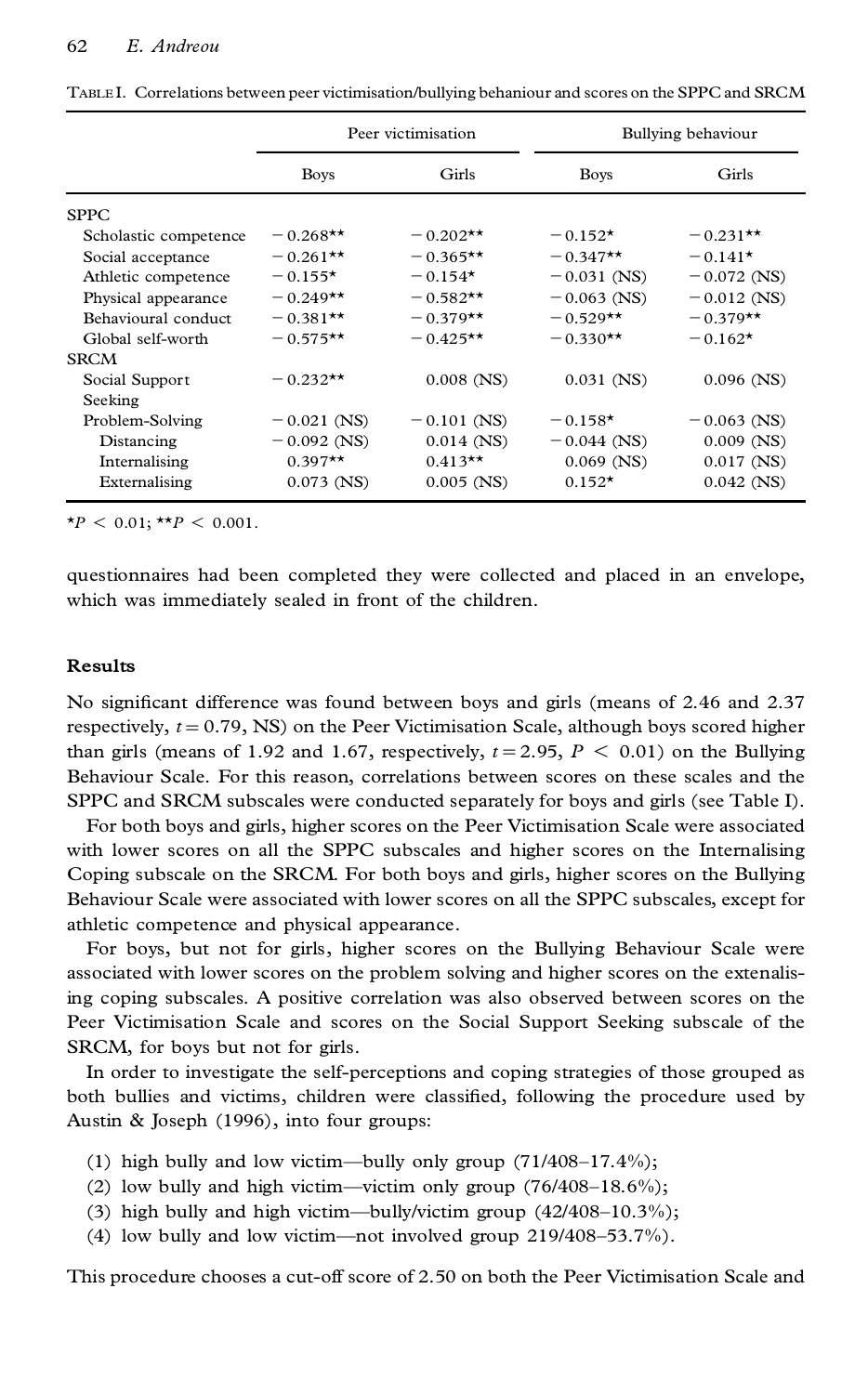|                        | Bully/victim<br>$(n=42)$ | Bully only<br>$(n=71)$ | Victim only<br>$(n=76)$ | Not involved<br>$(n=219)$ |
|------------------------|--------------------------|------------------------|-------------------------|---------------------------|
| <b>SPPC</b>            |                          |                        |                         |                           |
| Scholastic competence  | 2.29bd                   | 2.45a                  | 2.36d                   | 2.64ac                    |
| Social acceptance      | $2.67$ <sub>bcd</sub>    | 2.97ac                 | 2.75abd                 | 3.00ac                    |
| Athletic competence    | 2.73                     | 2.88c                  | 2.34bd                  | 2.87c                     |
| Physical appearance    | 2.51cd                   | 2.74d                  | $2.81$ ad               | 2.93abc                   |
| Behavioural conduct    | 2.37cd                   | 2.41cd                 | $3.11$ abd              | 3.21abc                   |
| Global self-worth      | 2.29cd                   | 2.39d                  | $2.82$ ad               | $3.27$ abc                |
| SRCM                   |                          |                        |                         |                           |
| Social Support Seeking | 21.16                    | 22.20c                 | 20.00bd                 | 21.58c                    |
| Problem-Solving        | 24.42 <i>bcd</i>         | 26.13ac                | 27.34abd                | 27.92ac                   |
| Distancing             | 17.81                    | 18.29c                 | 18.74bd                 | 17.83c                    |
| Internalising          | 17.81bd                  | 16.30a                 | 18.03d                  | 16.98ac                   |
| Externalising          | 10.67c                   | 11.02c                 | 7.20abd                 | 8.73c                     |

TABLE II. Mean scores on the SPPC and SRCM subscales for each of the four bully/victim groups

*a* indicates a significant difference ( $P < 0.05$ ) from bully/victim group; *b* indicates a significant difference ( $P \le 0.05$ ) from bully only group; *c* indicates a significant difference ( $P \le 0.05$ ) from victim only group; and *d* indicates a significant difference ( $P < 0.05$ ) from the not involved group (two-tailed tests).

NB: classification using a cut-off point of 2.50 on the Peer Victimization and Bullying Behaviour Scales (see Austin & Joseph, 1996).

the Bullying Behaviour Scale to classify children into the above four groups. Mean scores on each of the SPPC and SRCM subscales are shown in Table II.

Although no difference was found between the bully/victim group and the remaining groups for athletic competence, the bully/victim group had the lowest score on social acceptance and were similar to victims only with respect to scholastic competence. For the other SPPC subscales, bully/victims scored significantly lower than victims, but not significantly lower than bullies.

Regarding SRCM subscales bully/victims scored midway between bullies and victims on Social Support Seeking and had the lowest score on problem-solving. Although no significant difference was found between the bully/victim group and the remaining groups for distancing, bully/victims were similar to victims only with respect to internalising coping, but similar to bullies only with respect to externalising coping.

## **Discussion**

Based on previous work which examined the association between bully/victim problems and self-perceptions (Austin & Joseph, 1996; Mynard & Joseph, 1997; Andreou, 2000), and social coping strategies in relation to bullying and victimisation (Bijttebier  $\&$ Vertomen, 1998), the results of our study indicate some interesting associations.

In our correlational approach we found both bullying and victimisation to be associated with self-evaluations in diverse domains and emotional coping strategies in conflictual interactions. Higher scores on the Peer-Victimisation Scale were associated with lower scores on all the SPPC subscales and higher scores on internalising coping subscale of the SRCM for both boys and girls, and social support for boys, but not for girls. This means that, despite their social problems, victimised boys do not resign from seeking support in the peer group. If we take into account that the forms bullying takes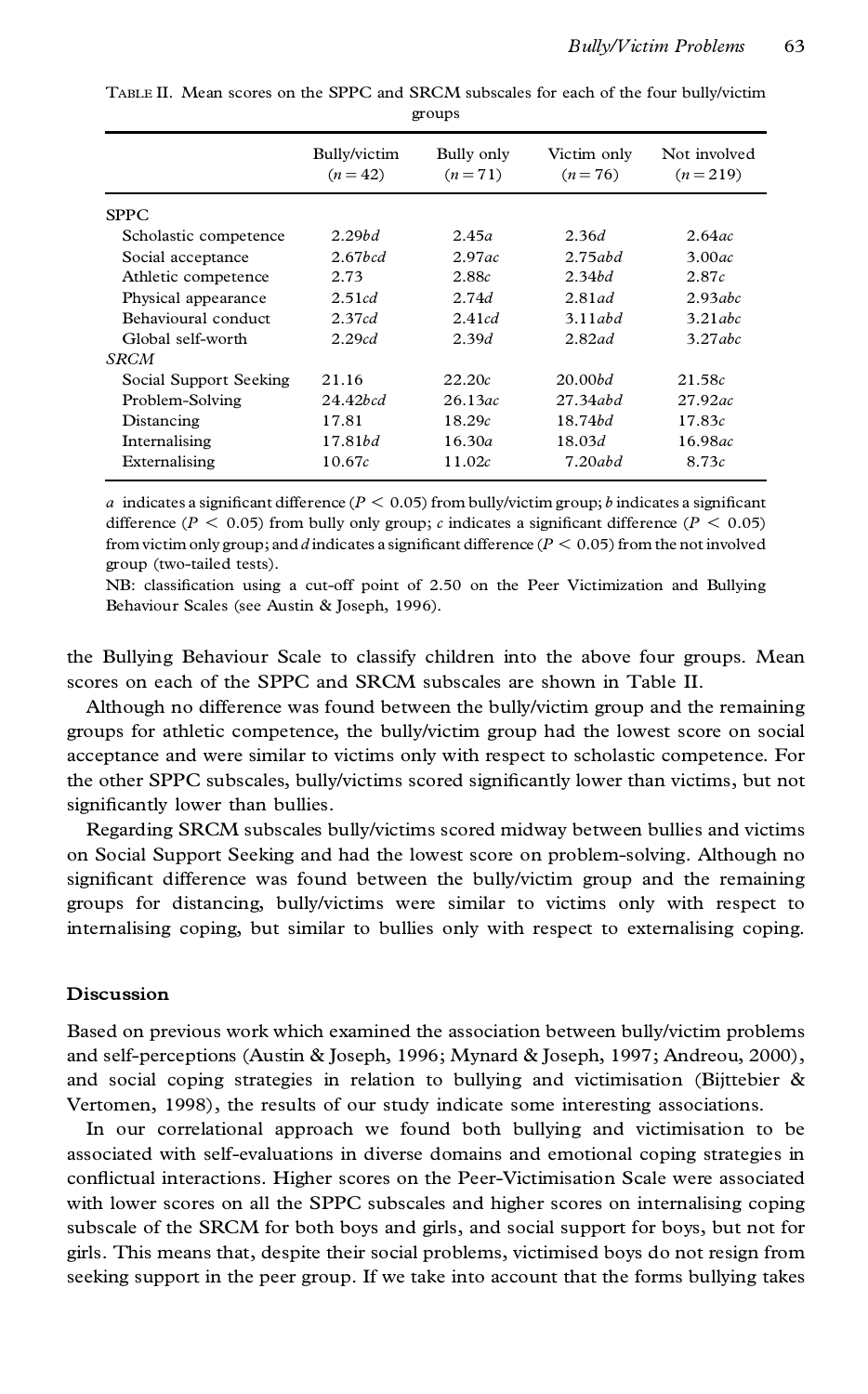differ between boys and girls (Hoover *et al.*, 1992; Whitney & Smith, 1993; Schuster, 1996), it seems more reasonable for the boys who predominately experience physical attack or threats to seek for support than the girls who are confronted mainly with verbal and indirect attacks. They seem to believe that their peers will feel more sympathetic to them because they are in obvious physical danger.

Moreover, higher scores on the Bullying Behaviour Scale were associated with lower scores on scholastic competence, social acceptance, behavioural conduct and global self-worth for both boys and girls, and with a lack of problem-solving and increased levels of externalising coping strategies for boys, but not for girls. Girls' coping strategies are not related to bullying at all. These results are similar to Bijttebier  $\&$ Vertomen's (1998) findings which suggest a link between victimisation and internalising coping for both boys and girls, and a link between bullying and externalising coping for boys, but not for girls and provide support for the idea that the different forms that bullying takes for boys and girls depend on their different social skills. Research on sex-related strategies for coping with interpersonal conflict show that boys are more concerned with, and more forceful in pursuing their own agenda and girls are more concerned with maintaining interpersonal harmony (Miller *et al.*, 1986). The increased levels of externalising coping of male bullies fits that description well, whereas the increased levels of internalising coping in victims of both sexes is consonant with the descriptions of victimised children in the bully/victim literature, which suggest that victims cry easily, are manifestly anxious, and tend to reward attackers by submitting and relinquing resources (Olweus, 1978; Perry *et al.*, 1990; Pierce, 1990; Schwartz *et al.*, 1993; Hodges *et al.*, 1997). Moreover, the lack of problem-solving coping strategies in male bullies supports the idea that boys produce less variety of problem-solving alternatives than their female peers (Rubin, 1982; Musson-Miller, 1993).

Our results, regarding the association between both Bullying Behaviour and Victimisation Scales, and scores on the SPPC subscales are consistent with prior research on that association (Austin & Joseph, 1996; Mynard & Joseph, 1997; Andreou, 2000). Given that people tend to stabilise their self-perceptions by creating around themselves social environments that offer support for those perceptions and the stability inherent in these environments, in turn, stabilises their behaviour and their self-views (De La Ronde & Swann, 1993), it seems improbable that the cycle of peer bullying will stop without intervention.

The results of the categorical approach regarding differences in the SPPC and SRCM subscales between bullies, victims and bully/victims, suggest that bully/victims is a distinct group in terms of social acceptance and social coping strategies. What seems to set bully/victim apart most of all is their low levels of social acceptance and problem-solving ability.

Regarding the social acceptance, our data is interesting because it is known that children may behave aggressively after having seen a model act aggressively (Bandura, 1977) and Olweus (1993) suggests that those who are most strongly influenced by model effects are those who do not have a natural status among their peers and who would like to assert themselves. Therefore, this mechanism may be particularly appro priate to understanding the behaviour of the bully/victim group who are characterised by low social acceptance. Moreover, since low social acceptance leads to reduced availability of friends (Dishion *et al.*, 1995), the friends that are available may form a powerful network which, as recent work by Salmivalli *et al.* (1997) highlighted, may reinforce the already existing predisposition. Thus, prevention, as well as intervention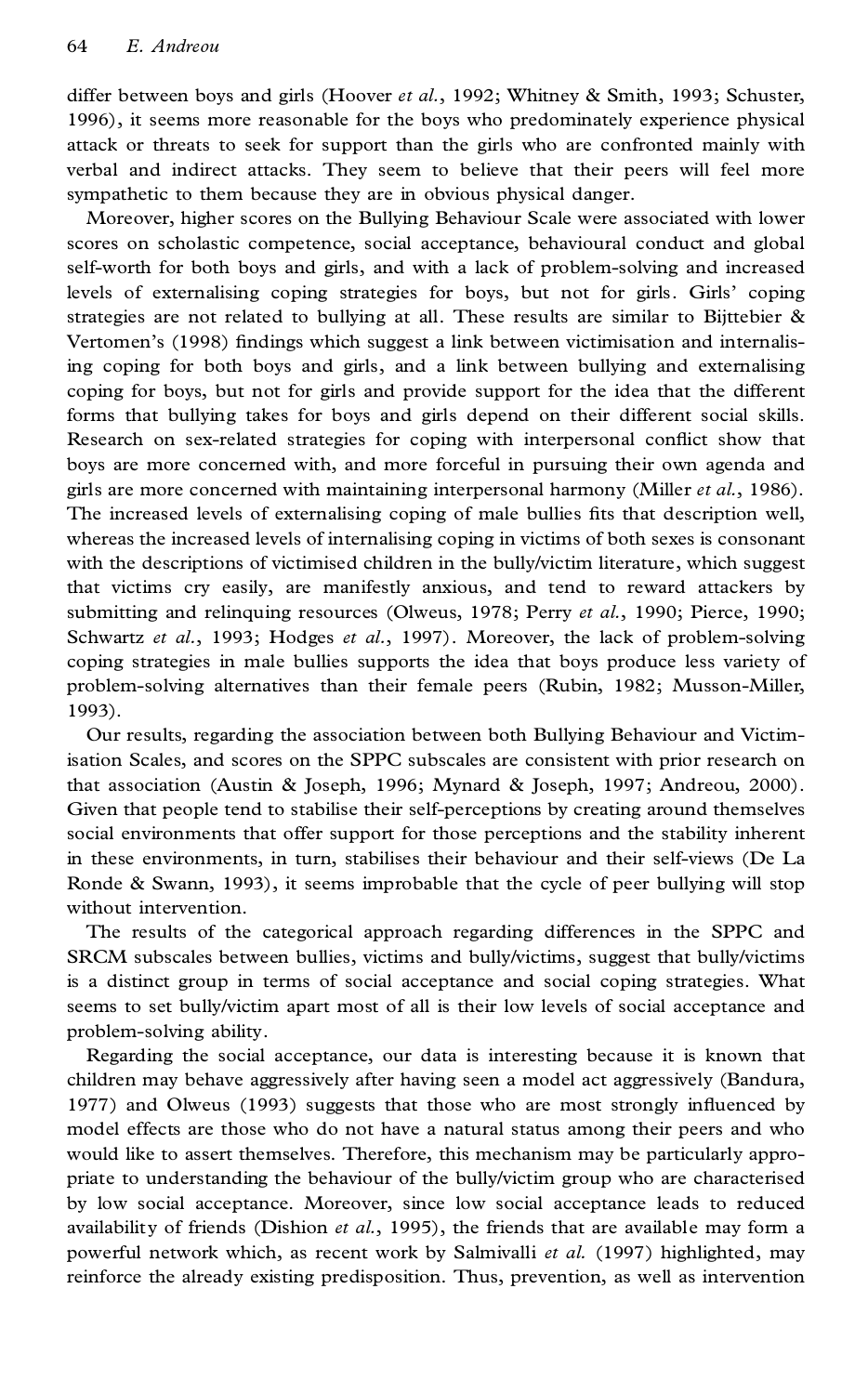strategies against bullying, should focus not only on individual children (bullies, victims or/and bully/victims), but also the wider context of the class.

Bully/victims are similar to victims with respect to internalising coping, but similar to bullies with respect to externalising coping. Thus, our data contradicts Bijttebier  $\&$ Vertomen's (1998) hypothesis that bully/victims have more in common with bullies than with victims. It also condradicts Dodge's (1983) findings, which suggest a link between peer rejection and externalising. It seems that bully/victims have their own coping responses with peer arguments, which are linked with their low social accept ance. Although this link was reported in prior research (Rubin & Krasnor, 1986) cannot explain satisfactory the behaviour patterns of bully/victims. Due to the cross-sectional and correlational nature of this study, which was based solely on self-reports, it cannot be assumed that getting involved in bullying situations either as a bully, victim or bully/victim depends on coping orientations. Being the victim of school bullying, for example, may influence subsequent coping. Future research could strive to examine causal relationships in this direction and account other possible variables, which may relate to the personality of groups involved into school bullying.

*Correspondence:* Dr E. Andreou, 255 Gazi Str., Volos, 38222, Greece. E-mail: elandr@uth.gr

#### REFERENCES

- AMIRKHAN, J.H. (1990). A factor-analytically derived measure of coping: the Coping Strategies Indicator. *Journal of Personality and Social Psychology*, 59, 1066-1074.
- ANDREOU, E. (2000). Bully/victim problems and their association with psychological constructs in 8 to 12 year-old Greek school children. Aggressive Behaviour, 26, 49-56.
- AUSTIN, S. & JOSEPH, S. (1996). Assessment of bully/victim problems in 8 to 11 year-olds. *[British](http://susanna.catchword.com/nw=1/rpsv/0007-0998^28^2966L.447[aid=26427,nlm=9008423]) Journal of [Educational](http://susanna.catchword.com/nw=1/rpsv/0007-0998^28^2966L.447[aid=26427,nlm=9008423]) Psychology, 66*, 447±456.
- BANDURA, A. (1977). *Social Learning Theory*. Englewood Cliffs. Prentice Hall.
- BIJTTEBIER, P. & VERTOMMEN, H. (1998). Coping with peer arguments in school-age children with bully/victim problems. *British Journal of [Educational](http://susanna.catchword.com/nw=1/rpsv/0007-0998^28^2968L.387[aid=860925,nlm=9788212]) Psychology, 68, 387-394.*
- BOULTON, M.J. & SMITH, P.K. (1994). Bully/victim problems in middle-school children: stability, self-perceived competence, peer perceptions and peer acceptance. *British Journal of [Developmental](http://susanna.catchword.com/nw=1/rpsv/0261-510X^28^2912L.315[aid=17980,csa=0261-510X^26vol=12^26iss=3^26firstpage=315])* [Psychology,](http://susanna.catchword.com/nw=1/rpsv/0261-510X^28^2912L.315[aid=17980,csa=0261-510X^26vol=12^26iss=3^26firstpage=315]) 12, 315-329.
- CAUSEY, D.L. & DUBOW, E.F. (1992). Development of a self-report coping measure for elementary school children. *Journal of Clinical Child Psychology*, 21, 47-59.
- DE LA RONDE, C. & SWANN, W.B. JR (1993). Caught in the crossfire: positivety and self-vertification strivings among people with low self-esteem. In R.F. BAUMEISTER (Ed.), *Self-esteem: the puzzle of low* self-regard (pp. 147-166). New York: Plenum.
- DISHION, T.J., ANDREWS, D.W. & CROSBY, L. (1995). Antisocial boys and their friends in early adolescence: relationship characteristics, quality and interactional process. *Child [Development,](http://susanna.catchword.com/nw=1/rpsv/0009-3920^28^2966L.139[aid=860927,nlm=7497821]) 66,* [139±151.](http://susanna.catchword.com/nw=1/rpsv/0009-3920^28^2966L.139[aid=860927,nlm=7497821])
- DODGE, K.A. (1983). Behavioral antecedents of peer social status. *Child Development*, 54, 1386-1399.
- GRANLEESE, J. & JOSEPH, S. (1993). Factor analysis of the self-perception profile for Children. *Personality and Individual Differences, 15, 343-345.*
- GRANLEESE, J. & JOSEPH, S. (1994). Further psychometric validation of the Self-Perception Profile for Children. Personality and Individual Differences, 16, 649-651.
- HARTER, S. (1985). *The Self-Perception Pro®le for Children: revision of the Perceived Competence Scale for Children Manual*. Denver: University of Denver.
- HODGES, E.V.E., MALONE, M.J. JR & PERRY, D.G. (1997). Individual risk and social risk as ineracting determinants of victimization in the peer group. *[Developmental](http://susanna.catchword.com/nw=1/rpsv/0012-1649^28^2933L.1032[aid=860930,csa=0012-1649^26vol=33^26iss=6^26firstpage=1032,doi=10.1037//0012-1649.33.6.1032,nlm=9383625]) Psychology*, 33, 1032-1039.
- HODGES, E.V. & PERRY, D.G. (1999). Personal and interpersonal antecedents and consequences of victimization by peers. *Journal of Personality and Social Psychology*, 76, 677-675.